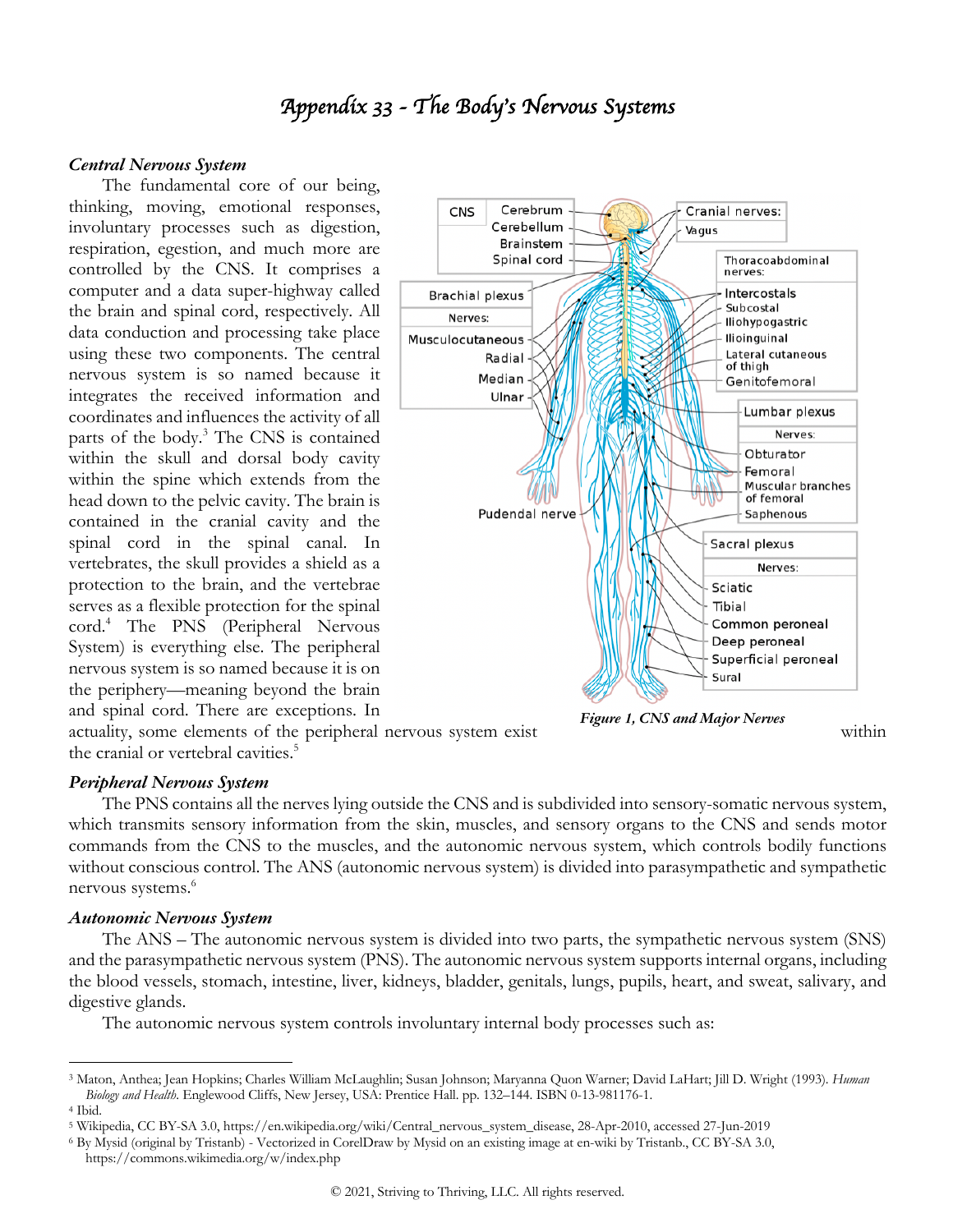- Blood pressure
- Heart and breathing rates
- Body temperature
- Digestion
- Metabolism (thus affecting body weight)
- The balance of water and electrolytes (i.e., sodium and calcium)
- The production of body fluids (saliva, sweat, and tears)
- Urination
- **Defecation**
- Sexual response

# *Sympathetic Nervous System*

The sympathetic nervous system promotes a fight-or-flight response, corresponds with arousal and energy generation, and inhibits digestion. For example, consider your experience of when surprised a vicious animal appeared or the threat of an impending accident when driving. An immediate dump of adrenaline floods into your bloodstream to cause any or all of the following:

- Diverts blood flow away from the GI (gastro-intestinal) tract and skin via vasoconstriction
- Blood flow to skeletal muscles and the lungs is enhanced (by as much as 1200% in the case of skeletal muscles)
- Dilates bronchioles of the lung through circulating epinephrine, which allows for greater alveolar oxygen exchange
- Increases heart rate and the contractility of cardiac cells (myocytes), thereby providing a mechanism for enhanced blood flow to skeletal muscles
- Dilates pupils and relaxes the ciliary muscle to the lens, allowing more light to enter the eye and enhances far vision
- Provides vasodilation for the coronary vessels of the heart
- Constricts all the intestinal sphincters and the urinary sphincter

In the context of chronic pain, how does the sympathetic nervous system change the pain response?

The SNS (sympathetic nervous system) and pain interact on many levels of the central nervous system. In healthy individuals, activation of the SNS in the brain normally suppresses pain through descending inhibition of nociceptive transmission in the spinal cord. Some data suggests that the SNS might control peripheral inflammation and nociceptive activation. It is noteworthy, that slight changes in pathophysiology can influence the effect of SNS on pain, and vice versa. In this process, we see an increase in inflammation or nociceptive activation; spinal descending inhibition normally seen in healthy individuals is reversed to spinal facilitation. The awareness of these changes can bring about anxiety, which exacerbates and intensifies pain perception, leading to expected negative changes in pain behavior, causing depression and other biopsychosocial struggles for the patient and their family.<sup>7</sup>

# *Parasympathetic Nervous System*

The parasympathetic nervous system is said to promote a "rest and digest" response, promotes calming of the nerves return to regular function, and enhancing digestion. Functions of nerves within the parasympathetic nervous system include:

- Dilating blood vessels leading to the GI (gastrointestinal) tract, increasing the blood flow.
- Reducing the bronchiolar diameter when the demand for oxygen has reduced
- Dedicated cardiac branches of the vagus and thoracic spinal accessory regulate the heart (myocardium)

<sup>7</sup> Schlereth T, Birklein F, The sympathetic nervous system and pain, Neuromolecular Med., 2007; 10(3):141-7, DOI: 10.1007/s12017-007-8018-6